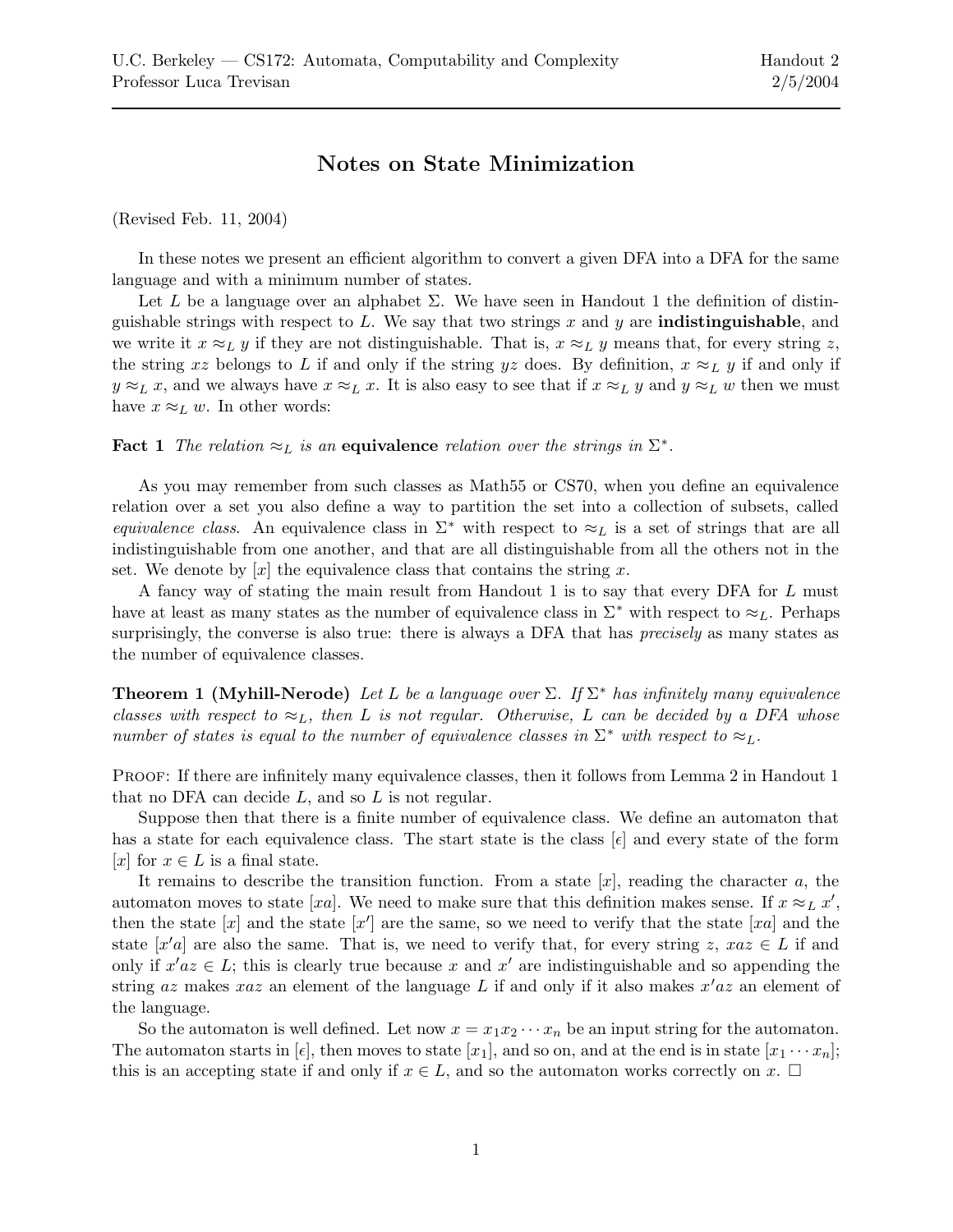The Myhill-Nerode theorem shows that one can use the distinguishability method to prove optimal lower bounds on the number of states of a DFA for a given language, but it does not give an efficient way to construct an optimal DFA.

We will now see a *polynomial time* algorithm that given a DFA finds an equivalent DFA with a minimum number of states. There is even an  $O(n \log n)$  algorithm for this problem, where  $n = |Q| \cdot |\Sigma|$  is the size of the input, but we will not see it.

Before describing the algorithm, consider the following definition.

Definition 1 (Equivalence of states) Let  $M = (Q, \Sigma, \delta, q_0, F)$  be a DFA. We say that two states  $p, q \in Q$  are **equivalent**, and we write it  $p \equiv q$ , if for every string  $x \in \Sigma^*$  the state that M reaches from  $p$  given  $x$  is accepting if and only if the state that  $M$  reaches from  $q$  given  $x$  is accepting.

An equivalent way to think of the definition is that if we change  $M$  so that  $p$  is the start state the language that we recognize is the same as if we change  $M$  so that  $q$  is the start state.

We can verify that  $\equiv$  is an equivalence relation among the set of states Q, and so  $\equiv$  partitions Q into a set of equivalence classes.

The intution behind this definition is that if  $p \equiv q$ , then it is redundant to have two different states p and q. We would then like to compute the set of equivalence classes of  $Q$  with respect to  $\equiv$  and then construct a new automaton that has only one state for each equivalence class. The problem here is that it is not clear how to compute the relation ≡, since it looks like we need to test infinitely many cases (one for each string  $x \in \Sigma^*$ ) in order to verify that  $p \equiv q$ . Fortunately, there is a shortcut. To discuss the shortcut, we need one more definition.

**Definition 2** Let  $M = (Q, \Sigma, \delta, q_0, F)$  be a DFA. We say that two states  $p, q \in Q$  are equivalent for length n, and we write it  $p \equiv_n q$ , if for every string  $x \in \Sigma^*$  of length  $\leq n$  the state that M reaches from p given x is accepting if and only if the state that M reaches from q given x is accepting.

In other words, if we change  $M$  so that  $p$  becomes the start state, the set of strings of length at most n that we accept is precisely the same as if we had made  $q$  be the start state.

The equivalence relations  $\equiv_n$  can be computed recursively.

- First, note that  $p \equiv_0 q$  if and only if p is accepting and q is not (or vice versa). That is, the equivalence classes for  $\equiv_0$  are the set F and the set  $Q-F$ .
- Suppose we have computed  $\equiv_{n-1}$ . Now we have that  $p \equiv_n q$  if and only if
	- $p \equiv_{n-1} q$  and
	- for every  $a \in \Sigma$  we have  $\delta(p, a) \equiv_{n-1} \delta(q, a)$ .

The second part requires some justification, and we prove it as a lemma below.

**Lemma 2** Let  $M = (Q, \Sigma, \delta, q_0, F)$  be a DFA. For any two states p, q and integer  $n \geq 1$ , we have that  $p \neq_n q$  if and only if  $p \neq_{n-1} q$  or there is an  $a \in \Sigma$  such that  $\delta(p, a) \neq_{n-1} \delta(q, a)$ .

PROOF: If  $p \neq_n q$ , then there is a string x such that M accepts when starting from p and given x, but it rejects when starting from q and given x. If the length of x is  $\leq n-1$ , then we have  $p \neq_{n-1} q$ . Otherwise, let us write  $x = ax'$ , where a is the first character of x, and let us call  $p' = \delta(p, a)$  and  $q' = \delta(q, a)$ . Then the string x' has length  $n - 1$  and it shows that  $p' \not\equiv_{n-1} q'$ .